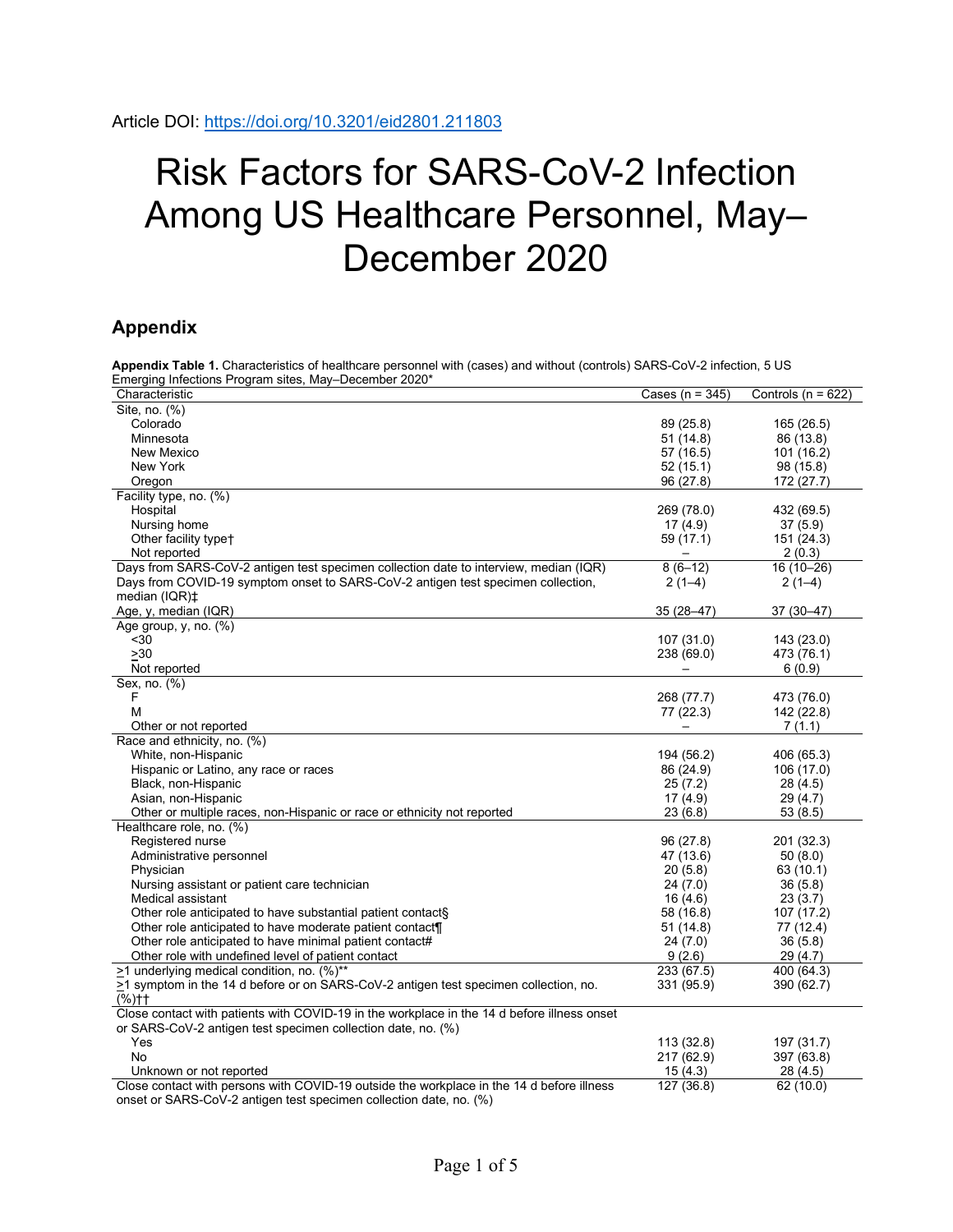| Characteristic                                                                   | Cases ( $n = 345$ ) | Controls ( $n = 622$ ) |
|----------------------------------------------------------------------------------|---------------------|------------------------|
| Yes-family member                                                                | 83 (24.1)           | 39(6.3)                |
| Spouse or partner                                                                | 40 (11.6)           | 16(2.6)                |
| Child                                                                            | 9(2.6)              | 10(1.6)                |
| Parent                                                                           | 16(4.6)             | 4(0.6)                 |
| Other family member                                                              | 23(6.7)             | 11(1.8)                |
| Yes-someone else (not a family member) with COVID-19                             | 47 (13.6)           | 23(3.7)                |
| No                                                                               | 203 (58.8)          | 545 (87.6)             |
| Unknown or not reported                                                          | 15(4.3)             | 15(2.5)                |
| Travel, no. $(\%)$                                                               |                     |                        |
| Yes                                                                              | 78 (22.6)           | 148 (23.8)             |
| International                                                                    | 5(1.4)              | 1(0.2)                 |
| Domestic                                                                         | 73 (21.2)           | 147 (23.6)             |
| No                                                                               | 265 (76.8)          | 472 (75.9)             |
| Unknown or not reported                                                          | 2(0.6)              | 2(0.3)                 |
| Attended a gathering that included persons other than household members, no. (%) |                     |                        |
| Yes                                                                              | 90(26.1)            | 158 (25.4)             |
| <b>No</b>                                                                        | 255 (73.9)          | 461 (74.1)             |
| Unknown or not reported                                                          | 0(0)                | 3(0.5)                 |
| Used public transportation, no. (%)                                              |                     |                        |
| Yes                                                                              | 31(9.0)             | 62(10.0)               |
| <b>No</b>                                                                        | 314 (91.0)          | 559 (89.9)             |
| Unknown or not reported                                                          | 0(0)                | 1(0.2)                 |
| Used ride share service, no. (%)                                                 |                     |                        |
| Yes                                                                              | 29(8.4)             | 40(6.4)                |
| <b>No</b>                                                                        | 313 (90.7)          | 580 (93.2)             |
| Unknown or not reported                                                          | 3(0.9)              | 2(0.4)                 |
| Practiced physical distancing with co-workers in the workplace, no. (%)          |                     |                        |
| Always                                                                           | 83 (24.1)           | 89 (14.3)              |
| Most of the time                                                                 | 136 (39.4)          | 232 (37.3)             |
| Some of the time                                                                 | 63 (18.3)           | 157 (25.2)             |
| Never                                                                            | 62(18.0)            | 140 (22.5)             |
| Not reported                                                                     | 1(0.3)              | 4(0.6)                 |
| Practiced universal mask wearing in the workplace, no. (%)                       |                     |                        |
| Always                                                                           | 290 (84.1)          | 517(83.1)              |
| Most of the time                                                                 | 44 (12.8)           | 86 (13.8)              |
| Some of the time                                                                 | 3(0.9)              | 9(1.4)                 |
| Never                                                                            | 7(2.0)              | 6(1.0)                 |
| Not reported                                                                     | (0.3)<br>1.         | 4(0.6)                 |

\*COVID-19, coronavirus disease; IQR, interquartile range; SARS-CoV-2, severe acute respiratory syndrome coronavirus 2.

†Includes outpatient clinics, urgent care clinics, free-standing emergency rooms or departments, and mental health facilities.

‡Of 345 cases, 305 were symptomatic with onset date before positive test specimen collection date and included in the calculations; of 622 controls, 382 were symptomatic with onset date before negative test specimen collection date and included in the calculations. Symptoms include fever, chills, dry or productive cough, fatigue or malaise, sore throat, runny nose, shortness of breath, muscle aches, headache, chest pain or tightness, nausea or vomiting, diarrhea, abdominal pain, altered sense of smell or taste, congestion, loss of appetite.

§Includes dental healthcare provider, emergency medical services personnel, licensed practical nurse, nurse practitioner, occupational therapist, other nurse, physician assistant, physical therapist or assistant, phlebotomist, respiratory therapist, radiology technician, speech-language pathologist, and surgical, medical, or emergency technician.

¶Includes nonphysician behavioral health provider, chaplain, care coordinator, dietician, environmental services personnel, food services personnel, patient transport personnel, research personnel, social worker, or student.

#Includes facilities maintenance personnel, medical equipment technician, laboratory personnel, or pharmacist. Detailed healthcare roles and area of the facility in which healthcare personnel worked are available in Appendix Tables 2 and 3 (https://wwwnc.cdc.gov/EID/article/28/1/21-1803-App1.pdf). \*\*Includes asthma, rhinitis, chronic obstructive pulmonary disease or other chronic lung diseases, hypertension or heart conditions, diabetes mellitus, chronic kidney disease or hemodialysis, autoimmune or rheumatologic disease, active cancer, solid organ or hematopoietic stem cell transplant, other immunosuppressing conditions, chronic liver disease, pregnancy, current or recent smoking (i.e., within a year of SARS-CoV-2 antigen test specimen collection), and obesity or severe obesity with body mass index 230. Detailed underlying medical conditions are available in Appendix Table 4. ††Includes fever, chills, dry or productive cough, fatigue or malaise, sore throat, runny nose, shortness of breath, muscle aches, headache, chest pain or tightness, nausea or vomiting, diarrhea, abdominal pain, altered sense of smell or taste, congestion, loss of appetite.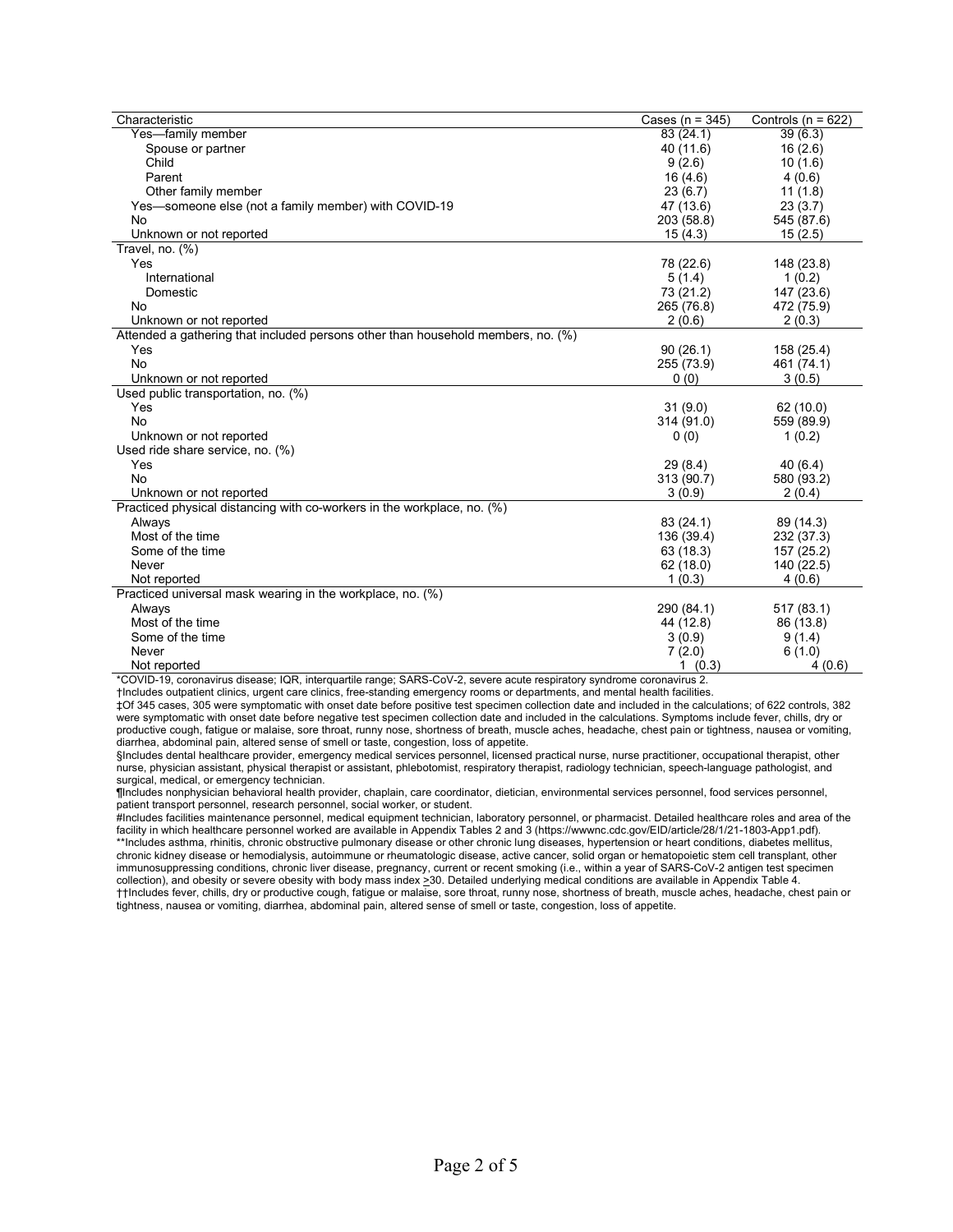**Appendix Table 2.** Roles of healthcare personnel cases and controls, May–December 2020

| $(N=345)$<br>$(N=622)$<br>Healthcare role, no. (%)<br>Registered nurse<br>96 (27.8)<br>201 (32.3)<br>Administrative personnel<br>47 (13.6)<br>50(8.0)<br>20(5.8)<br>Physician<br>63 (10.1)<br>36(5.8)<br>Nursing assistant or patient care technician<br>24(7.0)<br>23(3.7)<br>Medical assistant<br>16(4.6)<br>Food services staff<br>17(4.9)<br>18(2.9)<br>20(3.2)<br>5(1.4)<br>Pharmacy personnel<br>9(2.6)<br>Surgical or medical technician<br>12(1.9)<br>4(1.2)<br>16(2.6)<br>Mental health personnel<br>13(3.8)<br>Environmental services staff<br>7(1.1)<br>4(1.2)<br>16(2.6)<br>Nurse practitioner<br>10(2.9)<br>10(1.6)<br>Radiology personnel<br>7(2.0)<br>12(1.9)<br>Physical therapy personnel<br>8(2.3)<br>Laboratory personnel<br>9(1.4)<br>Physician assistant<br>3(0.9)<br>13(2.1)<br>Social worker<br>3(0.9)<br>12 (1.9)<br>Phlebotomist<br>3(0.9)<br>11(1.8)<br>6(1.7)<br>Research personnel<br>8(1.3)<br>5(1.4)<br>Emergency medical service personnel<br>7(1.1)<br>6(1.7)<br>Facility personnel<br>5(0.8)<br>Licensed practical nurse<br>3(0.9)<br>8(1.3)<br>Occupational therapy personnel<br>7(2.0)<br>4(0.6)<br>Respiratory therapist<br>4 (1.2)<br>7(1.1)<br>Transport personnel<br>4 (1.2)<br>4(0.6)<br>Medical equipment technician<br>5(1.4)<br>2(0.3)<br>3(0.9)<br>Care manager or coordinator<br>3(0.5)<br>Speech language pathologist<br>1(0.3)<br>5(0.8)<br>Nutritionist or nutrition assistant<br>1(0.3)<br>4(0.6)<br>0(0)<br>Student<br>4(0.6)<br>2(0.6)<br>Nurse, other<br>1(0.2)<br>0(0)<br>Chaplain<br>1(0.2)<br>0(0)<br>Dental personnel<br>1(0.2)<br>Other<br>9(2.6)<br>28 (4.5)<br>0(0)<br>1(0.2)<br>Not reported | Cases | Controls |
|----------------------------------------------------------------------------------------------------------------------------------------------------------------------------------------------------------------------------------------------------------------------------------------------------------------------------------------------------------------------------------------------------------------------------------------------------------------------------------------------------------------------------------------------------------------------------------------------------------------------------------------------------------------------------------------------------------------------------------------------------------------------------------------------------------------------------------------------------------------------------------------------------------------------------------------------------------------------------------------------------------------------------------------------------------------------------------------------------------------------------------------------------------------------------------------------------------------------------------------------------------------------------------------------------------------------------------------------------------------------------------------------------------------------------------------------------------------------------------------------------------------------------------------------------------------------------------------------------------------------------------------------------------|-------|----------|
|                                                                                                                                                                                                                                                                                                                                                                                                                                                                                                                                                                                                                                                                                                                                                                                                                                                                                                                                                                                                                                                                                                                                                                                                                                                                                                                                                                                                                                                                                                                                                                                                                                                          |       |          |
|                                                                                                                                                                                                                                                                                                                                                                                                                                                                                                                                                                                                                                                                                                                                                                                                                                                                                                                                                                                                                                                                                                                                                                                                                                                                                                                                                                                                                                                                                                                                                                                                                                                          |       |          |
|                                                                                                                                                                                                                                                                                                                                                                                                                                                                                                                                                                                                                                                                                                                                                                                                                                                                                                                                                                                                                                                                                                                                                                                                                                                                                                                                                                                                                                                                                                                                                                                                                                                          |       |          |
|                                                                                                                                                                                                                                                                                                                                                                                                                                                                                                                                                                                                                                                                                                                                                                                                                                                                                                                                                                                                                                                                                                                                                                                                                                                                                                                                                                                                                                                                                                                                                                                                                                                          |       |          |
|                                                                                                                                                                                                                                                                                                                                                                                                                                                                                                                                                                                                                                                                                                                                                                                                                                                                                                                                                                                                                                                                                                                                                                                                                                                                                                                                                                                                                                                                                                                                                                                                                                                          |       |          |
|                                                                                                                                                                                                                                                                                                                                                                                                                                                                                                                                                                                                                                                                                                                                                                                                                                                                                                                                                                                                                                                                                                                                                                                                                                                                                                                                                                                                                                                                                                                                                                                                                                                          |       |          |
|                                                                                                                                                                                                                                                                                                                                                                                                                                                                                                                                                                                                                                                                                                                                                                                                                                                                                                                                                                                                                                                                                                                                                                                                                                                                                                                                                                                                                                                                                                                                                                                                                                                          |       |          |
|                                                                                                                                                                                                                                                                                                                                                                                                                                                                                                                                                                                                                                                                                                                                                                                                                                                                                                                                                                                                                                                                                                                                                                                                                                                                                                                                                                                                                                                                                                                                                                                                                                                          |       |          |
|                                                                                                                                                                                                                                                                                                                                                                                                                                                                                                                                                                                                                                                                                                                                                                                                                                                                                                                                                                                                                                                                                                                                                                                                                                                                                                                                                                                                                                                                                                                                                                                                                                                          |       |          |
|                                                                                                                                                                                                                                                                                                                                                                                                                                                                                                                                                                                                                                                                                                                                                                                                                                                                                                                                                                                                                                                                                                                                                                                                                                                                                                                                                                                                                                                                                                                                                                                                                                                          |       |          |
|                                                                                                                                                                                                                                                                                                                                                                                                                                                                                                                                                                                                                                                                                                                                                                                                                                                                                                                                                                                                                                                                                                                                                                                                                                                                                                                                                                                                                                                                                                                                                                                                                                                          |       |          |
|                                                                                                                                                                                                                                                                                                                                                                                                                                                                                                                                                                                                                                                                                                                                                                                                                                                                                                                                                                                                                                                                                                                                                                                                                                                                                                                                                                                                                                                                                                                                                                                                                                                          |       |          |
|                                                                                                                                                                                                                                                                                                                                                                                                                                                                                                                                                                                                                                                                                                                                                                                                                                                                                                                                                                                                                                                                                                                                                                                                                                                                                                                                                                                                                                                                                                                                                                                                                                                          |       |          |
|                                                                                                                                                                                                                                                                                                                                                                                                                                                                                                                                                                                                                                                                                                                                                                                                                                                                                                                                                                                                                                                                                                                                                                                                                                                                                                                                                                                                                                                                                                                                                                                                                                                          |       |          |
|                                                                                                                                                                                                                                                                                                                                                                                                                                                                                                                                                                                                                                                                                                                                                                                                                                                                                                                                                                                                                                                                                                                                                                                                                                                                                                                                                                                                                                                                                                                                                                                                                                                          |       |          |
|                                                                                                                                                                                                                                                                                                                                                                                                                                                                                                                                                                                                                                                                                                                                                                                                                                                                                                                                                                                                                                                                                                                                                                                                                                                                                                                                                                                                                                                                                                                                                                                                                                                          |       |          |
|                                                                                                                                                                                                                                                                                                                                                                                                                                                                                                                                                                                                                                                                                                                                                                                                                                                                                                                                                                                                                                                                                                                                                                                                                                                                                                                                                                                                                                                                                                                                                                                                                                                          |       |          |
|                                                                                                                                                                                                                                                                                                                                                                                                                                                                                                                                                                                                                                                                                                                                                                                                                                                                                                                                                                                                                                                                                                                                                                                                                                                                                                                                                                                                                                                                                                                                                                                                                                                          |       |          |
|                                                                                                                                                                                                                                                                                                                                                                                                                                                                                                                                                                                                                                                                                                                                                                                                                                                                                                                                                                                                                                                                                                                                                                                                                                                                                                                                                                                                                                                                                                                                                                                                                                                          |       |          |
|                                                                                                                                                                                                                                                                                                                                                                                                                                                                                                                                                                                                                                                                                                                                                                                                                                                                                                                                                                                                                                                                                                                                                                                                                                                                                                                                                                                                                                                                                                                                                                                                                                                          |       |          |
|                                                                                                                                                                                                                                                                                                                                                                                                                                                                                                                                                                                                                                                                                                                                                                                                                                                                                                                                                                                                                                                                                                                                                                                                                                                                                                                                                                                                                                                                                                                                                                                                                                                          |       |          |
|                                                                                                                                                                                                                                                                                                                                                                                                                                                                                                                                                                                                                                                                                                                                                                                                                                                                                                                                                                                                                                                                                                                                                                                                                                                                                                                                                                                                                                                                                                                                                                                                                                                          |       |          |
|                                                                                                                                                                                                                                                                                                                                                                                                                                                                                                                                                                                                                                                                                                                                                                                                                                                                                                                                                                                                                                                                                                                                                                                                                                                                                                                                                                                                                                                                                                                                                                                                                                                          |       |          |
|                                                                                                                                                                                                                                                                                                                                                                                                                                                                                                                                                                                                                                                                                                                                                                                                                                                                                                                                                                                                                                                                                                                                                                                                                                                                                                                                                                                                                                                                                                                                                                                                                                                          |       |          |
|                                                                                                                                                                                                                                                                                                                                                                                                                                                                                                                                                                                                                                                                                                                                                                                                                                                                                                                                                                                                                                                                                                                                                                                                                                                                                                                                                                                                                                                                                                                                                                                                                                                          |       |          |
|                                                                                                                                                                                                                                                                                                                                                                                                                                                                                                                                                                                                                                                                                                                                                                                                                                                                                                                                                                                                                                                                                                                                                                                                                                                                                                                                                                                                                                                                                                                                                                                                                                                          |       |          |
|                                                                                                                                                                                                                                                                                                                                                                                                                                                                                                                                                                                                                                                                                                                                                                                                                                                                                                                                                                                                                                                                                                                                                                                                                                                                                                                                                                                                                                                                                                                                                                                                                                                          |       |          |
|                                                                                                                                                                                                                                                                                                                                                                                                                                                                                                                                                                                                                                                                                                                                                                                                                                                                                                                                                                                                                                                                                                                                                                                                                                                                                                                                                                                                                                                                                                                                                                                                                                                          |       |          |
|                                                                                                                                                                                                                                                                                                                                                                                                                                                                                                                                                                                                                                                                                                                                                                                                                                                                                                                                                                                                                                                                                                                                                                                                                                                                                                                                                                                                                                                                                                                                                                                                                                                          |       |          |
|                                                                                                                                                                                                                                                                                                                                                                                                                                                                                                                                                                                                                                                                                                                                                                                                                                                                                                                                                                                                                                                                                                                                                                                                                                                                                                                                                                                                                                                                                                                                                                                                                                                          |       |          |
|                                                                                                                                                                                                                                                                                                                                                                                                                                                                                                                                                                                                                                                                                                                                                                                                                                                                                                                                                                                                                                                                                                                                                                                                                                                                                                                                                                                                                                                                                                                                                                                                                                                          |       |          |
|                                                                                                                                                                                                                                                                                                                                                                                                                                                                                                                                                                                                                                                                                                                                                                                                                                                                                                                                                                                                                                                                                                                                                                                                                                                                                                                                                                                                                                                                                                                                                                                                                                                          |       |          |
|                                                                                                                                                                                                                                                                                                                                                                                                                                                                                                                                                                                                                                                                                                                                                                                                                                                                                                                                                                                                                                                                                                                                                                                                                                                                                                                                                                                                                                                                                                                                                                                                                                                          |       |          |
|                                                                                                                                                                                                                                                                                                                                                                                                                                                                                                                                                                                                                                                                                                                                                                                                                                                                                                                                                                                                                                                                                                                                                                                                                                                                                                                                                                                                                                                                                                                                                                                                                                                          |       |          |
|                                                                                                                                                                                                                                                                                                                                                                                                                                                                                                                                                                                                                                                                                                                                                                                                                                                                                                                                                                                                                                                                                                                                                                                                                                                                                                                                                                                                                                                                                                                                                                                                                                                          |       |          |

|  |  |  |  |  | Appendix Table 3. Area of the healthcare facility in which healthcare personnel (HCP) worked, May-December 2020 |  |
|--|--|--|--|--|-----------------------------------------------------------------------------------------------------------------|--|
|  |  |  |  |  |                                                                                                                 |  |

|                                                       | Case-HCP   | Control-HCP |
|-------------------------------------------------------|------------|-------------|
| Area of the facility in which the HCP worked, no. (%) | $(N=345)$  | $(N=622)$   |
| Inpatient ward                                        | 128 (37.1) | 252 (40.5)  |
| Outpatient clinic                                     | 70 (20.3)  | 170 (27.3)  |
| Intensive care unit                                   | 60 (17.4)  | 118 (19.0)  |
| Emergency department                                  | 64 (18.6)  | 105 (16.9)  |
| Administrative offices                                | 45 (13.0)  | 72 (11.6)   |
| Reception area                                        | 30(8.7)    | 51(8.2)     |
| Operating room                                        | 24(7.0)    | 54(8.7)     |
| Nursing home ward                                     | 17(4.9)    | 35(5.6)     |
| Radiology department                                  | 20(5.8)    | 31(5.0)     |
| Laboratory                                            | 18(5.2)    | 28(4.5)     |
| Dining room or cafeteria                              | 17(4.9)    | 20(3.2)     |
| Kitchen                                               | 15(4.3)    | 14(2.3)     |
| Pharmacy                                              | 3(0.9)     | 22(3.5)     |
| Home health or private residence                      | 2(0.6)     | 7(1.1)      |
| Endoscopy area                                        | 4(1.2)     | 4(0.6)      |
| Other area                                            | 53(15.4)   | 77 (12.4)   |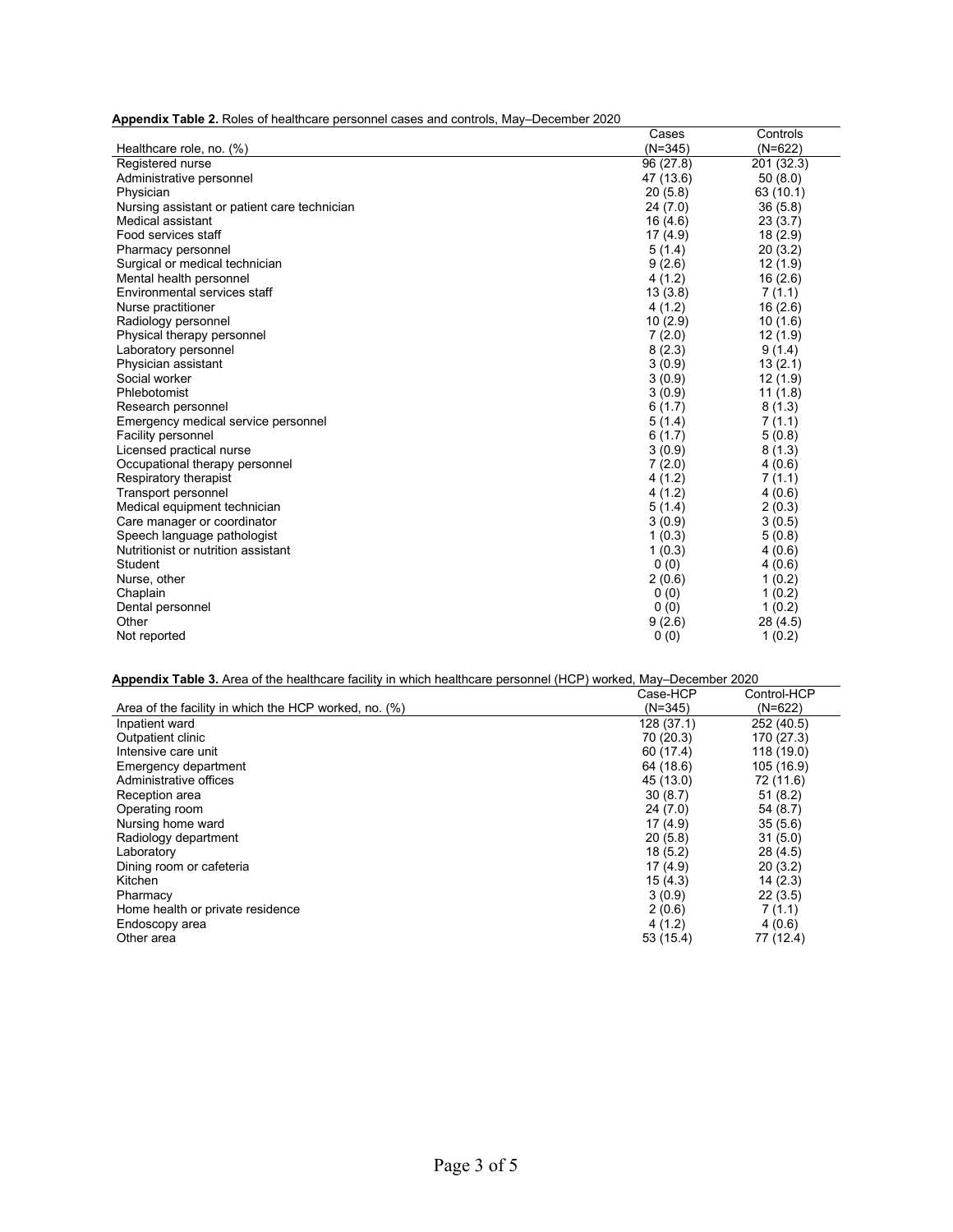**Appendix Table 4.** Underlying medical condition of healthcare personnel, May–December 2020

|                                        | Case-HCP   | Control-HCP |
|----------------------------------------|------------|-------------|
| Underlying medical conditions, no. (%) | $(N=345)$  | $(N=622)$   |
| Obesity or severe obesity              | 109 (31.6) | 141 (22.7)  |
| Hypertension                           | 34(9.9)    | 64 (10.3)   |
| Asthma                                 | 53 (15.4)  | 98 (15.8)   |
| Diabetes mellitus                      | 13(3.8)    | 20(3.2)     |
| Current or recent smoker               | 17(4.9)    | 39(6.3)     |
| Autoimmune or rheumatologic disease    | 26(7.5)    | 45 (7.2)    |
| Heart condition                        | 8(2.3)     | 23(3.7)     |
| Pregnancy                              | 6(1.7)     | 14(2.3)     |
| Cancer                                 | 2(0.6)     | 4(0.6)      |
| Chronic obstructive pulmonary disease  | 1(0.3)     | 3(0.5)      |
| Chronic kidney disease                 | $- -$      | 4(0.6)      |
| Other immunosuppression*               | 10(2.9)    | 14(2.3)     |

\*Includes history of solid organ or hematopoietic stem cell transplantation, asplenia, and receipt of immunosuppressing medications.

**Appendix Table 5.** Characteristics of 310 US healthcare personnel who had close contact with COVID-19 patients in the workplace, May–December 2020\*

|                                                                                               | Cases       | Controls    |
|-----------------------------------------------------------------------------------------------|-------------|-------------|
| Characteristic                                                                                | $(n = 113)$ | $(n = 197)$ |
| Activities performed by healthcare personnel in the workplace with COVID-19 patients, no. (%) |             |             |
| Nonprocedure clinical caret                                                                   | 91(80.5)    | 151 (76.6)  |
| Assistance with activities of daily livingt                                                   | 79 (69.9)   | 107 (54.3)  |
| Procedures§                                                                                   | 52 (46.0)   | 100 (50.8)  |
| Respiratory care activities¶                                                                  | 58 (51.3)   | 92 (46.7)   |
| Environmental activities#                                                                     | 56 (49.6)   | 82 (41.6)   |
| Administrative activities**                                                                   | 12(10.6)    | 24 (12.2)   |
| Personal protective equipment used by healthcare personnel during care of COVID-19 patients,  |             |             |
| no. (%)                                                                                       |             |             |
| Gloves                                                                                        |             |             |
| All of the time                                                                               | 102 (90.3)  | 161 (81.7)  |
| Most of the time                                                                              | 4(3.5)      | 12(6.1)     |
| Some of the time                                                                              | 0           | 10(5.1)     |
| Never                                                                                         | 6(5.3)      | 13(6.6)     |
| Not reported                                                                                  | 1(0.9)      | 1(0.5)      |
| Gown                                                                                          |             |             |
| All of the time                                                                               | 79 (69.9)   | 107 (54.3)  |
| Most of the time                                                                              | 6(5.3)      | 18(9.1)     |
| Some of the time                                                                              | 10(8.8)     | 20(10.2)    |
| Never                                                                                         | 16(14.2)    | 51 (25.9)   |
| Not reported                                                                                  | 2(1.8)      | 1(0.5)      |
| N95 respirator                                                                                |             |             |
| All of the time                                                                               | 48 (42.5)   | 82 (41.6)   |
| Most of the time                                                                              | 5(4.4)      | 13(6.6)     |
| Some of the time                                                                              | 12(10.6)    | 22 (11.2)   |
| Never                                                                                         | 47 (41.6)   | 76 (38.6)   |
| Not reported                                                                                  | 1(0.9)      | 4(2.0)      |
| Powered air purifying respirator                                                              |             |             |
| All of the time                                                                               | 2(1.8)      | 5(2.5)      |
| Most of the time                                                                              | 2(1.8)      | 3(1.5)      |
| Some of the time                                                                              | $\Omega$    | 7(3.6)      |
| Never                                                                                         | 107 (94.7)  | 175 (88.8)  |
| Not reported                                                                                  | 2(1.8)      | 7(3.6)      |
| Facemask                                                                                      |             |             |
| All of the time                                                                               | 77 (68.1)   | 120 (60.9)  |
| Most of the time                                                                              | 2(1.8)      | 11(5.6)     |
| Some of the time                                                                              | 5(4.4)      | 17(8.6)     |
| Never                                                                                         | 29 (25.7)   | 46 (23.4)   |
| Not reported                                                                                  | 0           | 3(1.5)      |
| Goggles or face shield                                                                        |             |             |
| All of the time                                                                               | 80 (70.8)   | 128 (65.0)  |
| Most of the time                                                                              | 6(5.3)      | 15(7.6)     |
| Some of the time                                                                              | 5(4.4)      | 21 (10.7)   |
| Never                                                                                         | 21 (18.6)   | 31(15.7)    |
| Not reported                                                                                  | 1(0.9)      | 2(1.0)      |
| All recommended personal protective equipment++                                               |             |             |
| All of the time                                                                               | 39 (34.5)   | 62 (31.5)   |
| Not all of the time or not reported                                                           | 74 (65.5)   | 135 (68.5)  |